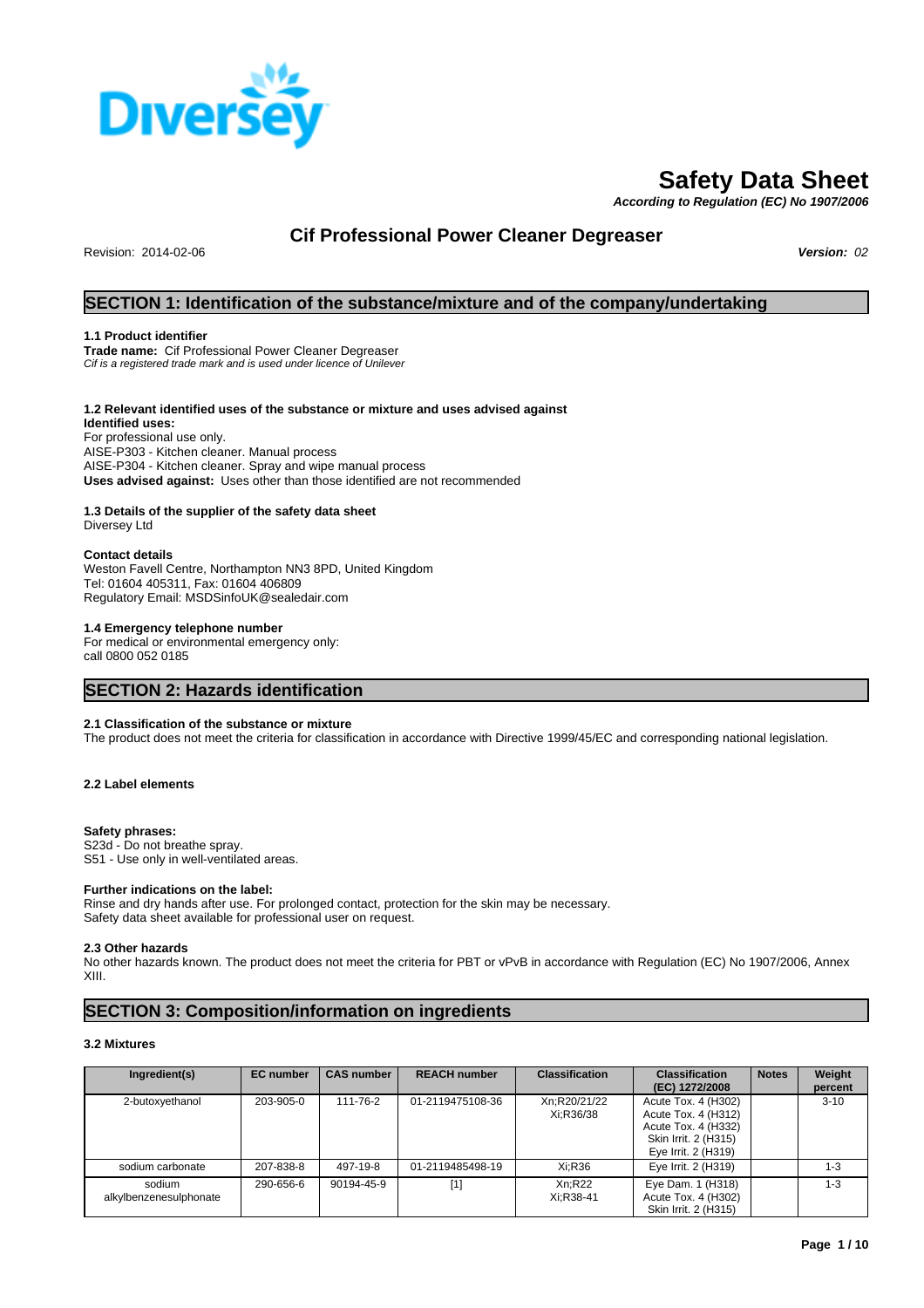\* Polymer.

- For the full text of the R, H and EUH phrases mentioned in this Section, see Section 16.
- Workplace exposure limit(s), if available, are listed in subsection 8.1.
- [1] Exempted: ionic mixture. See Regulation (EC) No 1907/2006, Annex V, paragraph 3 and 4. This salt is potentially present, based on calculation, and included for classification and labelling purposes only. Each starting material of the ionic mixture is registered, as required.
- [2] Exempted: included in Annex IV of Regulation (EC) No 1907/2006.
- [3] Exempted: Annex V of Regulation (EC) No 1907/2006.
- [4] Exempted: polymer. See Article 2(9) of Regulation (EC) No 1907/2006.

### **SECTION 4: First aid measures**

| 4.1 Description of first aid measures                           |                                                                                                                                                       |
|-----------------------------------------------------------------|-------------------------------------------------------------------------------------------------------------------------------------------------------|
| <b>Inhalation</b>                                               | Remove from source of exposure. If discomfort persists, obtain medical attention.                                                                     |
| <b>Skin contact:</b>                                            | Not required under normal use. If irritation develops get medical attention. Rinse with plenty of<br>water.                                           |
| Eye contact:                                                    | Wash off immediately with plenty of water. Get medical attention.                                                                                     |
| Ingestion:                                                      | Remove material from mouth. Immediately drink 1-2 glasses of water or milk. If large amounts<br>swallowed or symptoms develop, get medical attention. |
| Self-protection of first aider:                                 | Consider personal protective equipment as indicated in subsection 8.2.                                                                                |
| 4.2 Most important symptoms and effects, both acute and delayed |                                                                                                                                                       |
| Inhalation:                                                     | Can cause irritation.                                                                                                                                 |
| <b>Skin contact:</b>                                            | Unlikely to be irritant in normal use.                                                                                                                |
| Eye contact:                                                    | Unlikely to be irritant in normal use.                                                                                                                |
| Ingestion:                                                      | Unlikely to be harmful unless excessive amount ingested.                                                                                              |

**4.3 Indication of any immediate medical attention and special treatment needed** No information available on clinical testing and medical monitoring. Specific toxicological information on substances, if available, can be found in section 11.

### **SECTION 5: Firefighting measures**

#### **5.1 Extinguishing media**

Carbon dioxide. Dry powder. Water spray jet. Fight larger fires with water spray jet or alcohol-resistant foam.

#### **5.2 Special hazards arising from the substance or mixture**

Sensitisation: No known effects.

No special hazards known.

#### **5.3 Advice for firefighters**

As in any fire, wear self contained breathing apparatus and suitable protective clothing including gloves and eye/face protection.

### **SECTION 6: Accidental release measures**

#### **6.1 Personal precautions, protective equipment and emergency procedures**

No special measures required.

#### **6.2 Environmental precautions**

Do not allow to enter drainage system, surface or ground water. Dilute with plenty of water.

#### **6.3 Methods and material for containment and cleaning up**

Absorb with liquid-binding material (sand, diatomite, universal binders, sawdust).

#### **6.4 Reference to other sections**

For personal protective equipment see subsection 8.2. For disposal considerations see section 13.

### **SECTION 7: Handling and storage**

#### **7.1 Precautions for safe handling**

#### **Advice on safe handling:**

Handle in accordance with good industrial hygiene and safety practice. Do not mix with other products unless advised by Diversey. Use only with adequate ventilation. Avoid formation of aerosol. For advice on general occupational hygiene see subsection 8.2. For environmental exposure controls see subsection 8.2. For incompatible materials see subsection 10.5.

#### **Prevention of fire and explosion:**

No special precautions required.

#### **7.2 Conditions for safe storage, including any incompatibilities**

**Requirements for storage rooms / facilities:**

In accordance with local and national regulations.

#### **Combined storage in storage rooms / facilities:**

In accordance with local and national regulations. For incompatible materials see subsection 10.5.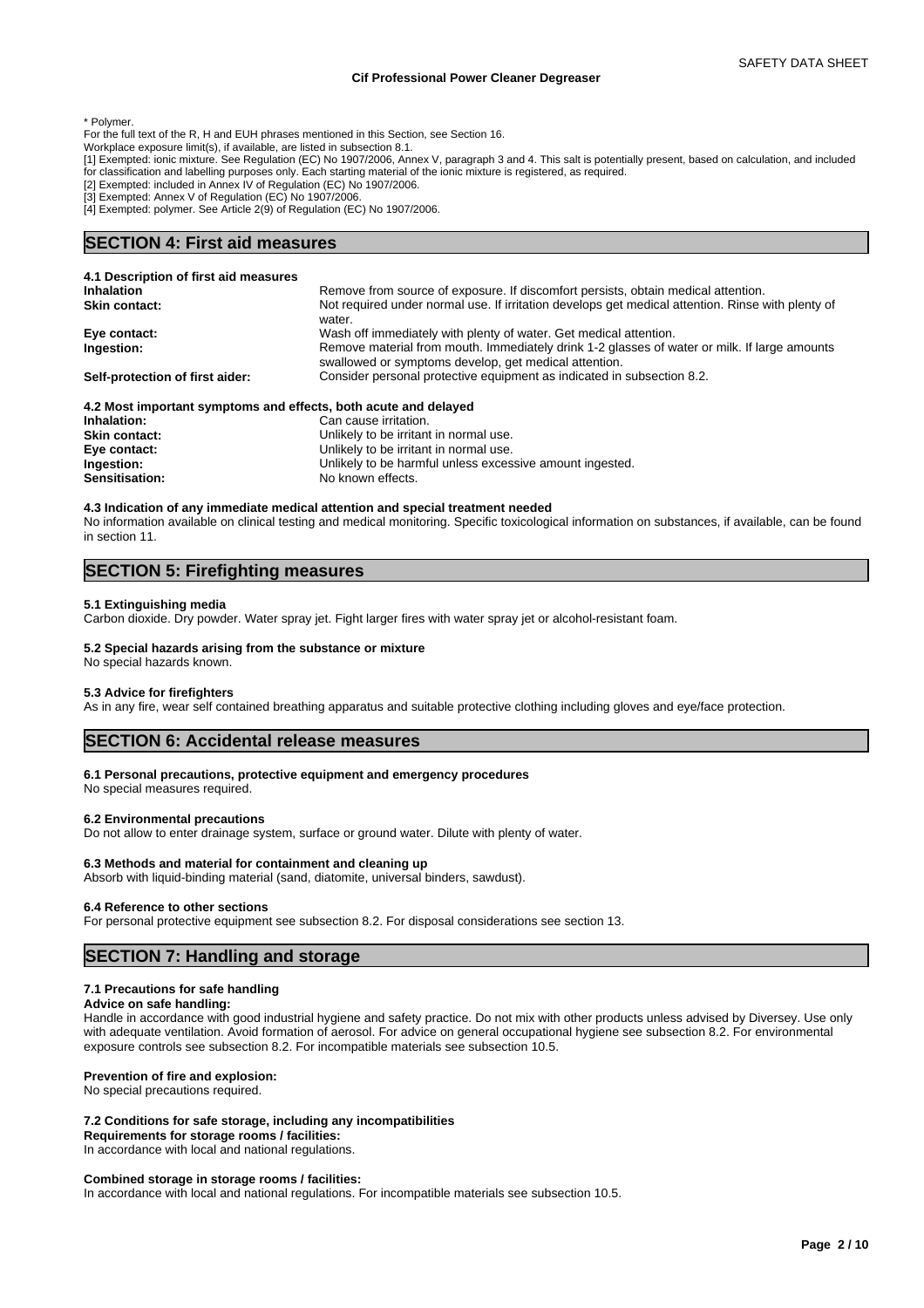#### **Basic storage conditions**

Store in original container. For conditions to avoid see subsection 10.4.

#### **7.3 Specific end use(s)**

No specific advice for end use available.

## **SECTION 8: Exposure controls/personal protection**

#### **8.1 Control parameters Workplace exposure limits**

Air limit values, if available:

| Ingredient(s)   | <b>UK</b><br>- Long term | UK - Short term |
|-----------------|--------------------------|-----------------|
|                 | value(s)                 | value(s)        |
| 2-butoxyethanol | 25 ppm                   | 50 ppm          |
|                 | 123 mg/m $3$             | 246 mg/m $3$    |

Biological limit values, if available:

Recommended monitoring procedures, if available:

Additional exposure limits under the conditions of use, if available:

### **DNEL/DMEL and PNEC values**

**Human exposure**

DNEL oral exposure - Consumer (mg/kg bw)

| Ingredient(s)                 | <b>Short term - Local</b><br>effects | Short term - Systemic<br>effects | Long term - Local<br>effects | Long term - Systemic  <br>effects |
|-------------------------------|--------------------------------------|----------------------------------|------------------------------|-----------------------------------|
| 2-butoxvethanol               | No data available                    | 13.4                             | No data available            | 3.2                               |
| sodium carbonate              | No data available                    | No data available                | No data available            | No data available                 |
| sodium alkvlbenzenesulphonate | No data available                    | No data available                | No data available            | No data available                 |

#### DNEL dermal exposure - Worker

| Ingredient(s)                 | <b>Short term - Local</b><br>effects | <b>Short term - Systemic</b><br>effects (mg/kg bw) | Long term - Local<br>effects | <b>I Long term - Systemic</b><br>effects (mg/kg bw) |
|-------------------------------|--------------------------------------|----------------------------------------------------|------------------------------|-----------------------------------------------------|
| 2-butoxvethanol               | No data available                    | 89                                                 | No data available            |                                                     |
| sodium carbonate              | No data available                    | No data available                                  | No data available            | No data available                                   |
| sodium alkylbenzenesulphonate | No data available                    | No data available                                  | No data available            | No data available                                   |

DNEL dermal exposure - Consumer

| Ingredient(s)                 | <b>Short term - Local</b> | <b>Short term - Systemic</b> | Long term - Local | I Long term - Systemic |
|-------------------------------|---------------------------|------------------------------|-------------------|------------------------|
|                               | effects                   | effects (mg/kg bw)           | effects           | effects (mg/kg bw)     |
| 2-butoxvethanol               | No data available         | 44.5                         | No data available |                        |
| sodium carbonate              | No data available         | No data available            | No data available | No data available      |
| sodium alkylbenzenesulphonate | No data available         | No data available            | No data available | No data available      |

#### DNEL inhalatory exposure - Worker (mg/m<sup>3</sup>) ) and  $\overline{\phantom{a}}$

| Ingredient(s)                 | <b>Short term - Local</b> | Short term - Systemic | Long term - Local | [Long term - Systemic] |
|-------------------------------|---------------------------|-----------------------|-------------------|------------------------|
|                               | effects                   | effects               | effects           | effects                |
| 2-butoxvethanol               | 246                       | 663                   | No data available | 98                     |
| sodium carbonate              | No data available         | No data available     |                   | No data available      |
| sodium alkvlbenzenesulphonate | No data available         | No data available     | No data available | No data available      |

DNEL inhalatory exposure - Consumer (mg/m<sup>3</sup>)

| Ingredient(s)                 | <b>Short term - Local</b> | Short term - Systemic | Long term - Local | l Lona term - Svstemic l |
|-------------------------------|---------------------------|-----------------------|-------------------|--------------------------|
|                               | effects                   | effects               | effects           | effects                  |
| 2-butoxyethanol               | 123                       | 426                   | No data available | 49                       |
| sodium carbonate              |                           | No data available     | No data available | No data available        |
| sodium alkylbenzenesulphonate | No data available         | No data available     | No data available | No data available        |

) and  $\overline{\phantom{a}}$ 

| <b>Environmental exposure</b> |                   |                                            |                     |                   |
|-------------------------------|-------------------|--------------------------------------------|---------------------|-------------------|
| Environmental exposure - PNEC |                   |                                            |                     |                   |
| Ingredient(s)                 |                   | Surface water, fresh Surface water, marine | Intermittent (mg/l) | Sewage treatment  |
|                               | (mg/l)            | (mg/l)                                     |                     | plant (mg/l)      |
| 2-butoxvethanol               | 8.8               | 0.88                                       |                     | 463               |
| sodium carbonate              | No data available | No data available                          | No data available   | No data available |
| sodium alkylbenzenesulphonate | No data available | No data available                          | No data available   | No data available |

Environmental exposure - PNEC, continued

| Ingredient(s)                 | Sediment, freshwater<br>(mg/kg) | Sediment, marine<br>(mg/kg) | Soil (mg/kg)      | Air ( $mg/m3$ )   |
|-------------------------------|---------------------------------|-----------------------------|-------------------|-------------------|
| 2-butoxyethanol               | 34.6                            | 3.46                        | 3.13              | No data available |
| sodium carbonate              | No data available               | No data available           | No data available | No data available |
| sodium alkylbenzenesulphonate | No data available               | No data available           | No data available | No data available |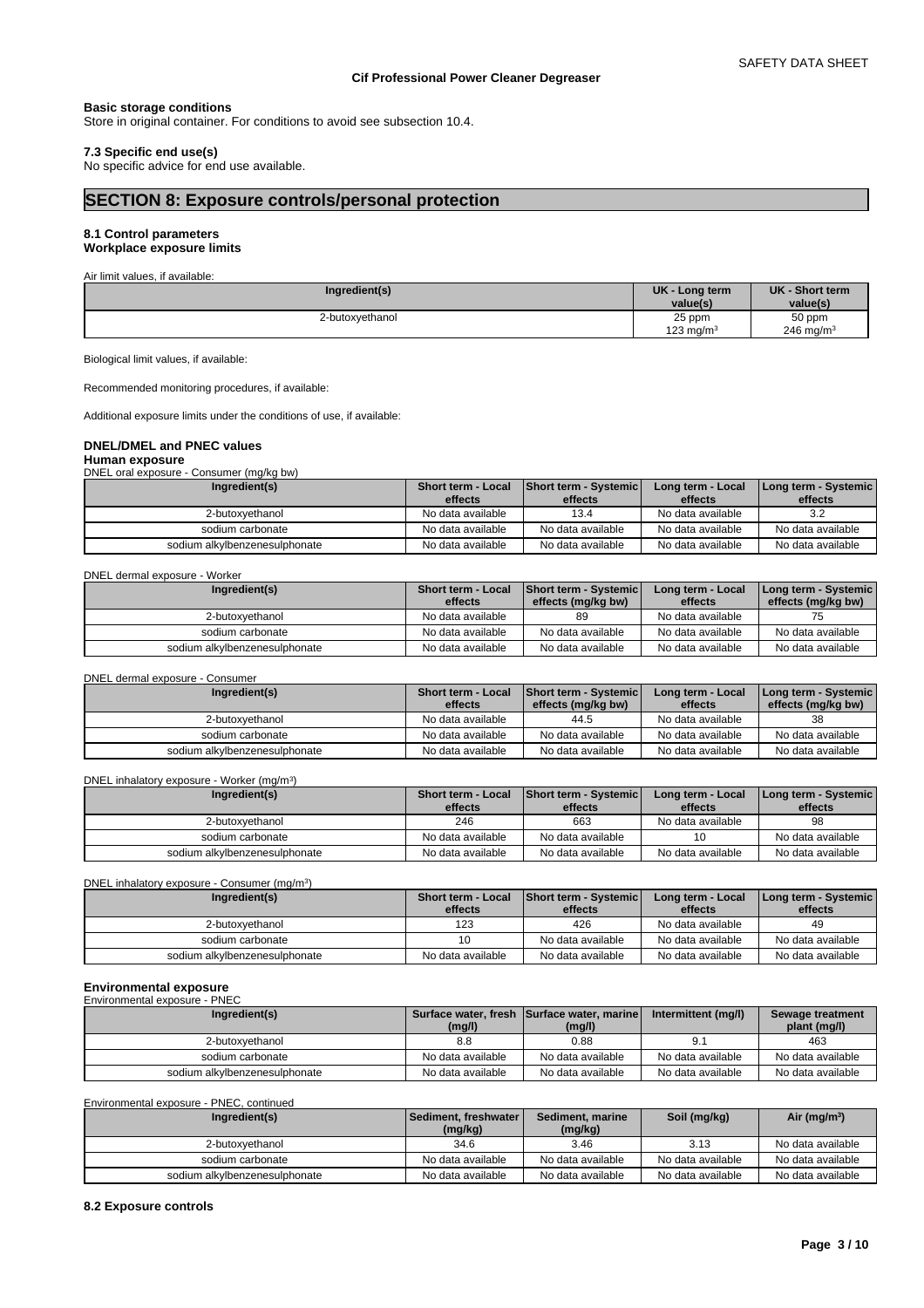#### **General health and safety measures**

Handle in accordance with good industrial hygiene and safety practice. Do not breathe gases, vapour, spray or aerosols. Use only in well-ventilated areas. Avoid contact with eyes.

*The following information applies for the uses indicated in subsection 1.2. If available, please refer to the product information sheet for application and handling instructions. Normal use conditions are assumed for this section.*

*Recommended safety measures for handling the undiluted product:*

| Use only in well ventilated areas.<br>No special requirements under normal use conditions.                                                        |
|---------------------------------------------------------------------------------------------------------------------------------------------------|
|                                                                                                                                                   |
| Safety glasses are not normally required. However, their use is recommended in those cases<br>where splashes may occur when handling the product. |
| Rinse and dry hands after use. For prolonged contact protection for the skin may be necessary.                                                    |
| No special requirements under normal use conditions.                                                                                              |
| Respiratory protection is not normally required. However, inhalation of vapour, spray, gas or<br>aerosols should be avoided.                      |
|                                                                                                                                                   |

**Environmental exposure controls:** No special requirements under normal use conditions.

### **SECTION 9: Physical and chemical properties**

### **9.1 Information on basic physical and chemical properties**

*Information in this section refers to the product, unless it is specifically stated that substance data is listed*

**Method / remark**

**Physical State:** Liquid **Colour:** Clear, Yellow **Odour:** Product specific **Odour threshold:** Not applicable **pH:** > 12 (neat) **Melting point/freezing point (°C):** Not determined **Initial boiling point and boiling range (°C):** Not determined

Substance data, boiling point

| Ingredient(s)                 | Value<br>(°C)     | <b>Method</b>    | Atmospheric pressure<br>(hPa) |
|-------------------------------|-------------------|------------------|-------------------------------|
| 2-butoxvethanol               | 168-172           | Method not given | 1013                          |
| sodium carbonate              | 1600              | Method not given | 1013                          |
| sodium alkylbenzenesulphonate | No data available |                  |                               |

**Method / remark**

**Flash point (°C):** Not applicable. **Sustained combustion:** Not determined **Evaporation rate:** Not determined **Flammability (solid, gas):** Not determined **Upper/lower flammability limit (%):** Not determined

Substance data, flammability or explosive limits, if available:

| Ingredient(s)   | <b>Lower limit</b><br>(% vol) | <b>Upper limit</b><br>(% vol) |
|-----------------|-------------------------------|-------------------------------|
| 2-butoxyethanol | . .                           | 10.6                          |

#### **Vapour pressure:** Not determined

**Method / remark**

#### Substance data, vapour pressure

| Ingredient(s)                 | Value<br>(Pa)     | <b>Method</b>    | Temperature<br>(°C) |
|-------------------------------|-------------------|------------------|---------------------|
| 2-butoxyethanol               | 89                | Method not given | 20                  |
| sodium carbonate              | Negligible        |                  |                     |
| sodium alkylbenzenesulphonate | No data available |                  |                     |

#### **Method / remark**

#### **Solubility in / Miscibility with Water:** Fully miscible **Vapour density:** Not determined Relative density: 1.02 g/cm<sup>3</sup> (20°C)

Substance data, solubility in water

| Ingredient(s)   | Value<br>(g/l) | <b>Method</b>    | Temperature<br>10 <sup>o</sup> |
|-----------------|----------------|------------------|--------------------------------|
| 2-butoxvethanol | Soluble        | Method not aiven | 20<br>$\sim$                   |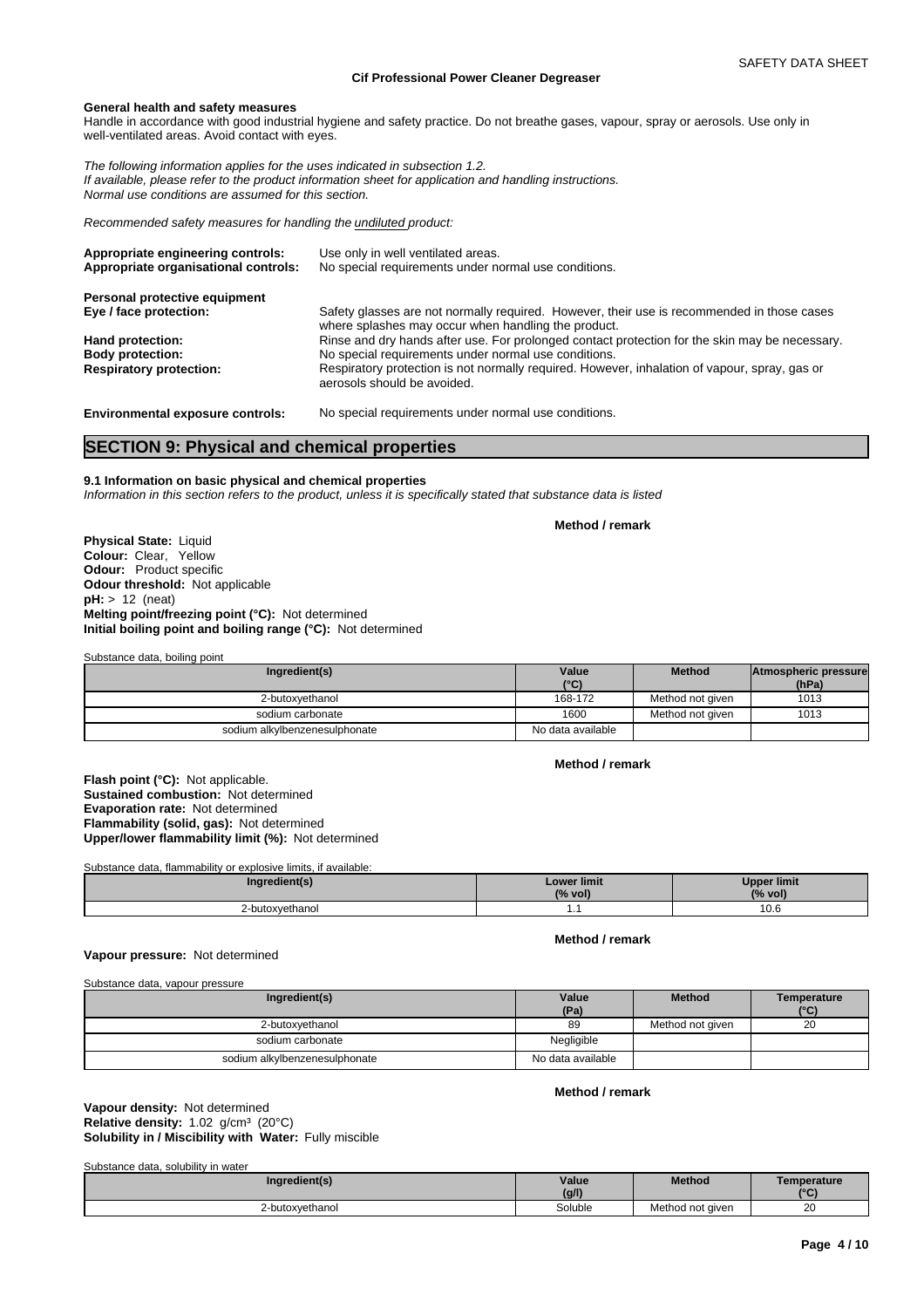| SO(2)<br>odium carbonate                | . 0.11<br>∍ אר<br>$-1V^-$<br>.               | Method not given | 20 |
|-----------------------------------------|----------------------------------------------|------------------|----|
| ___<br>sodium<br>alkvlbenzenesulphonate | .<br>ı available<br>NC<br>$A^{\sim}$<br>uald |                  |    |

Substance data, partition coefficient n-octanol/water (log Kow): see subsection 12.3

#### **Method / remark**

Weight of evidence

**Decomposition temperature:** Not determined **Autoignition temperature:** Not determined **Viscosity:** Not determined **Explosive properties:** Not explosive. **Oxidising properties:** Not oxidising.

**9.2 Other information Surface tension (N/m):** Not determined **Corrosion to metals (according to IMDG/ADR regulation):** Not corrosive

Substance data, dissociation constant, if available:

### **SECTION 10: Stability and reactivity**

#### **10.1 Reactivity**

No reactivity hazards known under normal storage and use conditions.

#### **10.2 Chemical stability**

Stable under normal storage and use conditions.

#### **10.3 Possibility of hazardous reactions**

No hazardous reactions known under normal storage and use conditions.

#### **10.4 Conditions to avoid**

None known under normal storage and use conditions.

#### **10.5 Incompatible materials**

Reacts with acids.

### **10.6 Hazardous decomposition products**

None known under normal storage and use conditions.

### **SECTION 11: Toxicological information**

### **11.1 Information on toxicological effects**

**Mixtures** No test data is available on the mixture **Result:** Not corrosive **Method:** Epiderm

Substance data, where relevant and available, are listed below.

#### **Acute toxicity**

| Acute oral toxicity           |           |                  |                |                  |                             |
|-------------------------------|-----------|------------------|----------------|------------------|-----------------------------|
| Ingredient(s)                 | Endpoint  | Value<br>(mg/kg) | <b>Species</b> | <b>Method</b>    | <b>Exposure</b><br>time (h) |
| 2-butoxyethanol               | $LD_{50}$ | $200 - 2000$     | Rat            | Method not given |                             |
| sodium carbonate              | $LD_{50}$ | 2800             | Rat            | Method not given |                             |
| sodium alkylbenzenesulphonate |           | No data          |                |                  |                             |
|                               |           | available        |                |                  |                             |

Acute dermal toxicity

| Ingredient(s)                 | Endpoint  | Value<br>(mg/kg)     | <b>Species</b> | <b>Method</b>    | <b>Exposure</b><br>time (h) |  |
|-------------------------------|-----------|----------------------|----------------|------------------|-----------------------------|--|
| 2-butoxvethanol               | ∟D 50     | $400 - 2000$         | Rat            | Method not given |                             |  |
| sodium carbonate              | $LD_{50}$ | > 2000               | Rabbit         | Method not given |                             |  |
| sodium alkylbenzenesulphonate |           | No data<br>available |                |                  |                             |  |

Acute inhalative toxicity

| Ingredient(s)                 | Endpoint  | Value<br>(mg/l)      | <b>Species</b> | <b>Method</b>     | <b>Exposure</b><br>time (h) |
|-------------------------------|-----------|----------------------|----------------|-------------------|-----------------------------|
| 2-butoxvethanol               | $LC_{50}$ | $> 2$ (mist)         | Rat            | Method not given  |                             |
| sodium carbonate              | $LC_{50}$ | $2.3$ (dust)         | Rat            | OECD 403 (EU B.2) |                             |
| sodium alkylbenzenesulphonate |           | No data<br>available |                |                   |                             |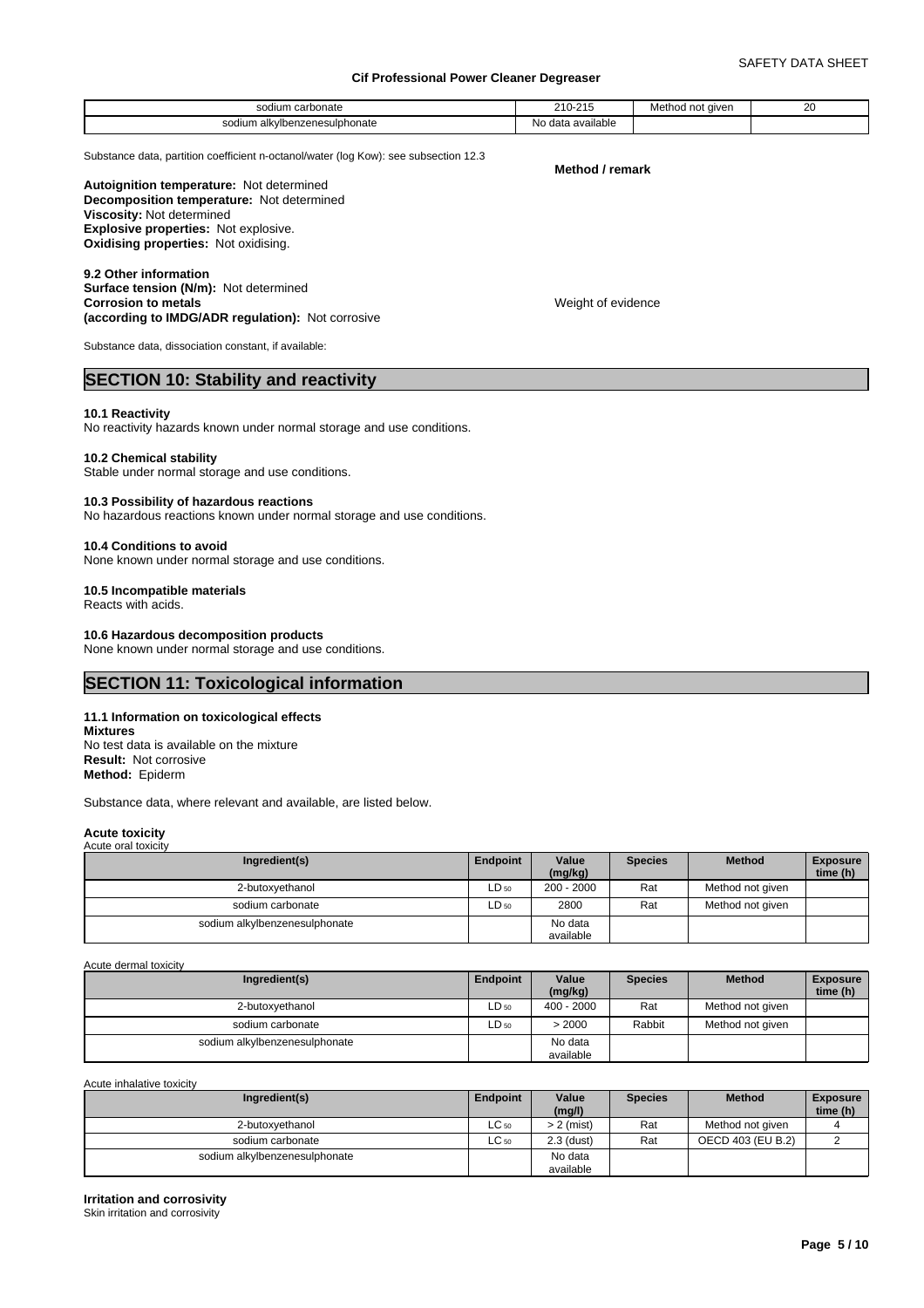| Ingredient(s)                 | Result            | <b>Species</b> | <b>Method</b>    | <b>Exposure time</b> |
|-------------------------------|-------------------|----------------|------------------|----------------------|
| 2-butoxvethanol               | Irritant          | Rabbit         | Method not given |                      |
| sodium carbonate              | Not irritant      | Rabbit         | Method not given |                      |
| sodium alkylbenzenesulphonate | No data available |                |                  |                      |

| Eve irritation and corrosivity |                   |                |                   |                      |
|--------------------------------|-------------------|----------------|-------------------|----------------------|
| Ingredient(s)                  | Result            | <b>Species</b> | <b>Method</b>     | <b>Exposure time</b> |
| 2-butoxyethanol                | Irritant          | Rabbit         | OECD 405 (EU B.5) |                      |
| sodium carbonate               | Irritant          | Rabbit         | Method not given  |                      |
| sodium alkylbenzenesulphonate  | No data available |                |                   |                      |

#### Respiratory tract irritation and corrosivity

| Ingredient(s)                 | Result            | <b>Species</b> | <b>Method</b> | <b>Exposure time</b> |
|-------------------------------|-------------------|----------------|---------------|----------------------|
| 2-butoxvethanol               | No data available |                |               |                      |
| sodium carbonate              | No data available |                |               |                      |
| sodium alkylbenzenesulphonate | No data available |                |               |                      |

#### **Sensitisation**

| --------------                |                   |                |                                    |                   |
|-------------------------------|-------------------|----------------|------------------------------------|-------------------|
| Sensitisation by skin contact |                   |                |                                    |                   |
| Ingredient(s)                 | Result            | <b>Species</b> | <b>Method</b>                      | Exposure time (h) |
| 2-butoxyethanol               | Not sensitising   | Guinea pig     | OECD 406 (EU B.6) /<br><b>GPMT</b> |                   |
| sodium carbonate              | Not sensitising   |                | Method not given                   |                   |
| sodium alkylbenzenesulphonate | No data available |                |                                    |                   |

#### Sensitisation by inhalation

| Ingredient(s)                 | <b>Result</b>     | <b>Species</b> | <b>Method</b> | <b>Exposure time</b> |
|-------------------------------|-------------------|----------------|---------------|----------------------|
| 2-butoxyethanol               | No data available |                |               |                      |
| sodium carbonate              | No data available |                |               |                      |
| sodium alkylbenzenesulphonate | No data available |                |               |                      |

#### **Repeated dose toxicity** Sub-acute or sub-chronic oral toxicity **Ingredient(s) Endpoint Value** Species **(mg/kg bw/d) Species Method Exposure Specific effects and organs time (days) affected**  2-butoxyethanol No data available sodium carbonate No data available sodium alkylbenzenesulphonate No data available

### Sub-chronic dermal toxicity

| Ingredient(s)                 | Endpoint | Value        | <b>Species</b> | <b>Method</b> |             | <b>Exposure   Specific effects and organs  </b> |
|-------------------------------|----------|--------------|----------------|---------------|-------------|-------------------------------------------------|
|                               |          | (mg/kg bw/d) |                |               | time (days) | affected                                        |
| 2-butoxyethanol               |          | No data      |                |               |             |                                                 |
|                               |          | available    |                |               |             |                                                 |
| sodium carbonate              |          | No data      |                |               |             |                                                 |
|                               |          | available    |                |               |             |                                                 |
| sodium alkylbenzenesulphonate |          | No data      |                |               |             |                                                 |
|                               |          | available    |                |               |             |                                                 |

### Sub-chronic inhalation toxicity

| Ingredient(s)                 | Endpoint | Value        | <b>Species</b> | <b>Method</b> |             | <b>Exposure Specific effects and organs</b> |
|-------------------------------|----------|--------------|----------------|---------------|-------------|---------------------------------------------|
|                               |          | (mg/kg bw/d) |                |               | time (days) | affected                                    |
| 2-butoxyethanol               |          | No data      |                |               |             |                                             |
|                               |          | available    |                |               |             |                                             |
| sodium carbonate              |          | No data      |                |               |             |                                             |
|                               |          | available    |                |               |             |                                             |
| sodium alkylbenzenesulphonate |          | No data      |                |               |             |                                             |
|                               |          | available    |                |               |             |                                             |

### Chronic toxicity

| Ingredient(s)         | <b>Exposure</b><br>route | Endpoint | Value<br>$\left \frac{\text{mg}}{\text{kg}}\right $ (mg/kg bw/d) | <b>Species</b> | <b>Method</b> | <b>Exposure</b><br>time | Specific effects and<br>organs affected | Remark |
|-----------------------|--------------------------|----------|------------------------------------------------------------------|----------------|---------------|-------------------------|-----------------------------------------|--------|
|                       |                          |          |                                                                  |                |               |                         |                                         |        |
| 2-butoxvethanol       |                          |          | No data                                                          |                |               |                         |                                         |        |
|                       |                          |          | available                                                        |                |               |                         |                                         |        |
| sodium carbonate      |                          |          | No data                                                          |                |               |                         |                                         |        |
|                       |                          |          | available                                                        |                |               |                         |                                         |        |
| sodium                |                          |          | No data                                                          |                |               |                         |                                         |        |
| alkylbenzenesulphonat |                          |          | available                                                        |                |               |                         |                                         |        |
| е                     |                          |          |                                                                  |                |               |                         |                                         |        |

**CMR effects (carcinogenicity, mutagenicity and toxicity for reproduction)**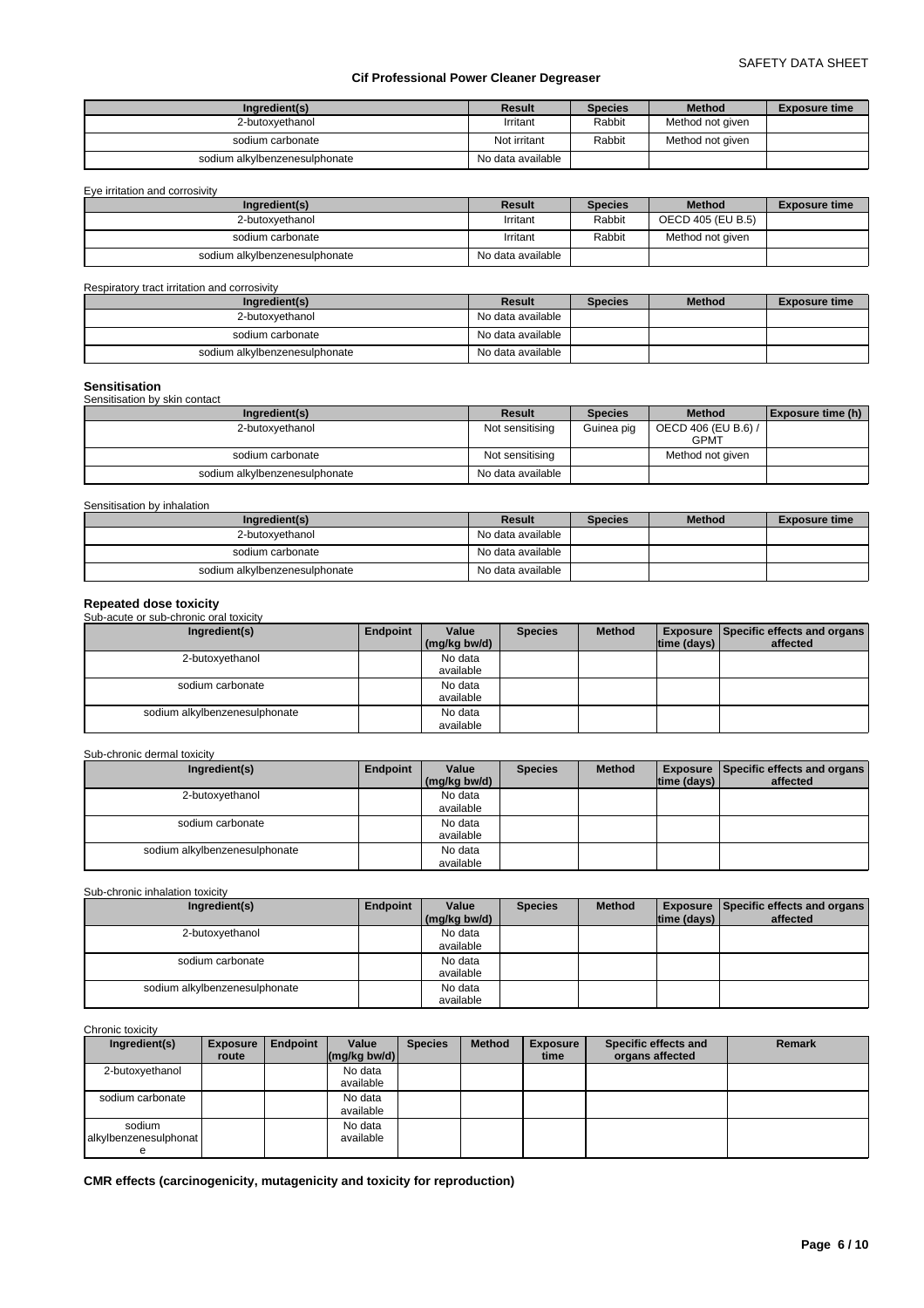#### Mixture data:

Based on available data, the classification criteria are not met.

Substance data, where relevant and available:

**Carcinogenicity** 

| Ingredient(s)                 | <b>Effect</b>                                          |
|-------------------------------|--------------------------------------------------------|
| 2-butoxyethanol               | No evidence for carcinogenicity, negative test results |
| sodium carbonate              | No evidence for carcinogenicity, weight-of-evidence    |
| sodium alkylbenzenesulphonate | No data available                                      |

#### **Mutagenicity**

| Ingredient(s)                 | <b>Result (in-vitro)</b>                                                                | <b>Method</b> | Result (in-vivo)  | <b>Method</b> |
|-------------------------------|-----------------------------------------------------------------------------------------|---------------|-------------------|---------------|
|                               |                                                                                         | (in-vitro)    |                   | (in-vivo)     |
| 2-butoxvethanol               | No evidence for mutagenicity, negative   OECD 471 (EU No data available<br>test results | B.12/13       |                   |               |
| sodium carbonate              | No data available                                                                       |               | No data available |               |
| sodium alkylbenzenesulphonate | No data available                                                                       |               | No data available |               |

#### Toxicity for reproduction

| Ingredient(s)                   | Endpoint | <b>Specific effect</b> | Value<br>$\left \frac{\text{mg}}{\text{kg}}\text{bw/d}\right $ | <b>Species</b> | <b>Method</b> | <b>Exposure</b><br>time | <b>Remarks and other effects</b><br>reported |
|---------------------------------|----------|------------------------|----------------------------------------------------------------|----------------|---------------|-------------------------|----------------------------------------------|
| 2-butoxyethanol                 |          |                        | No data<br>available                                           |                |               |                         |                                              |
| sodium carbonate                |          |                        | No data<br>available                                           |                |               |                         |                                              |
| sodium<br>alkylbenzenesulphonat |          |                        | No data<br>available                                           |                |               |                         |                                              |

#### **Potential adverse health effects and symptoms**

Effects and symptoms related to the product, if any, are listed in subsection 4.2.

# **SECTION 12: Ecological information**

#### **12.1 Toxicity**

Mixtures No test data is available on the mixture.

Substance data, where relevant and available, are listed below

### **Aquatic short-term toxicity**

| Aquatic short-term toxicity - fish |           |                      |                        |                  |                             |
|------------------------------------|-----------|----------------------|------------------------|------------------|-----------------------------|
| Ingredient(s)                      | Endpoint  | Value<br>(mg/l)      | <b>Species</b>         | <b>Method</b>    | <b>Exposure</b><br>time (h) |
| 2-butoxyethanol                    | $LC_{50}$ | >100                 | Fish                   | Method not given | 96                          |
| sodium carbonate                   | $LC_{50}$ | 300                  | Lepomis<br>macrochirus | Method not given | 96                          |
| sodium alkylbenzenesulphonate      |           | No data<br>available |                        |                  |                             |

Aquatic short-term toxicity - crustacea

| Ingredient(s)                 | Endpoint         | Value<br>(mg/l)      | <b>Species</b>          | <b>Method</b>    | <b>Exposure</b><br>time (h) |
|-------------------------------|------------------|----------------------|-------------------------|------------------|-----------------------------|
| 2-butoxyethanol               | EC <sub>50</sub> | >100                 | Daphnia<br>magna Straus | Method not given | 24                          |
| sodium carbonate              | EC <sub>50</sub> | 265                  | Daphnia<br>magna Straus | Method not given | 96                          |
| sodium alkylbenzenesulphonate |                  | No data<br>available |                         |                  |                             |

Aquatic short-term toxicity - algae

| Ingredient(s)                 | <b>Endpoint</b>  | Value     | <b>Species</b> | <b>Method</b>    | <b>Exposure</b> |
|-------------------------------|------------------|-----------|----------------|------------------|-----------------|
|                               |                  | (mg/l)    |                |                  | time (h)        |
| 2-butoxvethanol               | EC <sub>50</sub> | >100      | Not specified  | Method not given | 168             |
| sodium carbonate              |                  | No data   |                |                  |                 |
|                               |                  | available |                |                  |                 |
| sodium alkylbenzenesulphonate |                  | No data   |                |                  |                 |
|                               |                  | available |                |                  |                 |

Aquatic short-term toxicity - marine species

| Ingredient(s)    | Endpoint | Value     | <b>Species</b> | <b>Method</b> | <b>Exposure</b> |
|------------------|----------|-----------|----------------|---------------|-----------------|
|                  |          | (mg/l)    |                |               | time (days) $ $ |
| 2-butoxyethanol  |          | No data   |                |               |                 |
|                  |          | available |                |               |                 |
| sodium carbonate |          | No data   |                |               |                 |
|                  |          | available |                |               |                 |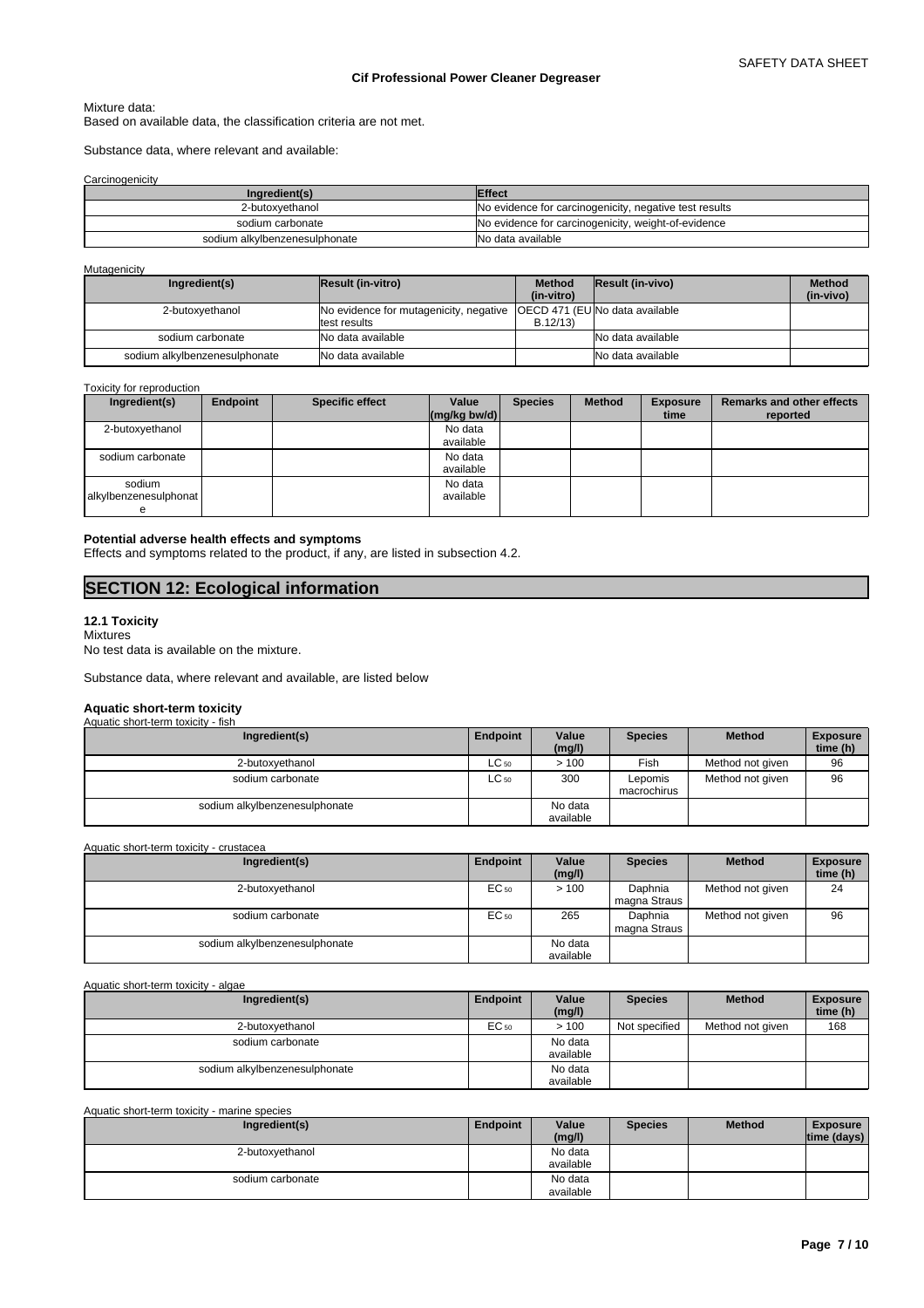| $\sim$<br>u<br>۱۱۱۳ ان<br>unate<br>.<br>.<br>. | -NG | udla<br>. |  |
|------------------------------------------------|-----|-----------|--|
|                                                |     |           |  |

| Impact on sewage plants - toxicity to bacteria |                 |                      |                       |                  |                         |
|------------------------------------------------|-----------------|----------------------|-----------------------|------------------|-------------------------|
| Ingredient(s)                                  | Endpoint        | Value<br>(mg/l)      | <b>Inoculum</b>       | <b>Method</b>    | <b>Exposure</b><br>time |
| 2-butoxyethanol                                | EC <sub>o</sub> | 700                  | Pseudomonas<br>putida | Method not given | 16 hour(s)              |
| sodium carbonate                               |                 | No data<br>available |                       |                  |                         |
| sodium alkylbenzenesulphonate                  |                 | No data<br>available |                       |                  |                         |

# **Aquatic long-term toxicity** Aquatic long-term toxicity - fish

| Ingredient(s)                 | Endpoint | Value<br>(mg/l) | <b>Species</b> | <b>Method</b> | <b>Exposure</b><br>time | <b>Effects observed</b> |
|-------------------------------|----------|-----------------|----------------|---------------|-------------------------|-------------------------|
| 2-butoxyethanol               |          | No data         |                |               |                         |                         |
|                               |          | available       |                |               |                         |                         |
| sodium carbonate              |          | No data         |                |               |                         |                         |
|                               |          | available       |                |               |                         |                         |
| sodium alkylbenzenesulphonate |          | No data         |                |               |                         |                         |
|                               |          | available       |                |               |                         |                         |

#### Aquatic long-term toxicity - crustacea

| Ingredient(s)                 | Endpoint | Value     | <b>Species</b> | <b>Method</b> | <b>Exposure</b> | <b>Effects observed</b> |
|-------------------------------|----------|-----------|----------------|---------------|-----------------|-------------------------|
|                               |          | (mg/l)    |                |               | time            |                         |
| 2-butoxyethanol               |          | No data   |                |               |                 |                         |
|                               |          | available |                |               |                 |                         |
| sodium carbonate              |          | No data   |                |               |                 |                         |
|                               |          | available |                |               |                 |                         |
| sodium alkylbenzenesulphonate |          | No data   |                |               |                 |                         |
|                               |          | available |                |               |                 |                         |

### Aquatic toxicity to other aquatic benthic organisms, including sediment-dwelling organisms, if available:

| Ingredient(s)                 | Endpoint | Value<br>(mg/kg dw<br>sediment) | <b>Species</b> | <b>Method</b> | <b>Exposure</b><br> time (days) | <b>Effects observed</b> |
|-------------------------------|----------|---------------------------------|----------------|---------------|---------------------------------|-------------------------|
| 2-butoxyethanol               |          | No data                         |                |               |                                 |                         |
|                               |          | available                       |                |               |                                 |                         |
| sodium carbonate              |          | No data                         |                |               |                                 |                         |
|                               |          | available                       |                |               |                                 |                         |
| sodium alkylbenzenesulphonate |          | No data                         |                |               |                                 |                         |
|                               |          | available                       |                |               |                                 |                         |

**Terrestrial toxicity** Terrestrial toxicity - soil invertebrates, including earthworms, if available:

Terrestrial toxicity - plants, if available:

Terrestrial toxicity - birds, if available:

Terrestrial toxicity - beneficial insects, if available:

Terrestrial toxicity - soil bacteria, if available:

#### **12.2 Persistence and degradability**

**Abiotic degradation** Abiotic degradation - photodegradation in air, if available:

#### Abiotic degradation - hydrolysis, if available:

| Ingredient(s)    | Half-life time in<br>fresh water | <b>Method</b> | <b>Evaluation</b>    | Remark |
|------------------|----------------------------------|---------------|----------------------|--------|
| sodium carbonate | No data available                |               | Rapidly hydrolysible |        |

Abiotic degradation - other processes, if available:

#### **Biodegradation**

Ready biodegradability - aerobic conditions

| Ingredient(s)                 | <b>Inoculum</b> | Analytical<br>method | $DT_{50}$ | <b>Method</b> | <b>Evaluation</b>                                         |
|-------------------------------|-----------------|----------------------|-----------|---------------|-----------------------------------------------------------|
| 2-butoxvethanol               |                 |                      |           |               | 100 % in 28 day(s) Method not given Readily biodegradable |
| sodium carbonate              |                 |                      |           |               | Not applicable (inorganic<br>substance)                   |
| sodium alkylbenzenesulphonate |                 |                      |           |               | No data available                                         |

Ready biodegradability - anaerobic and marine conditions, if available:

Degradation in relevant environmental compartments, if available: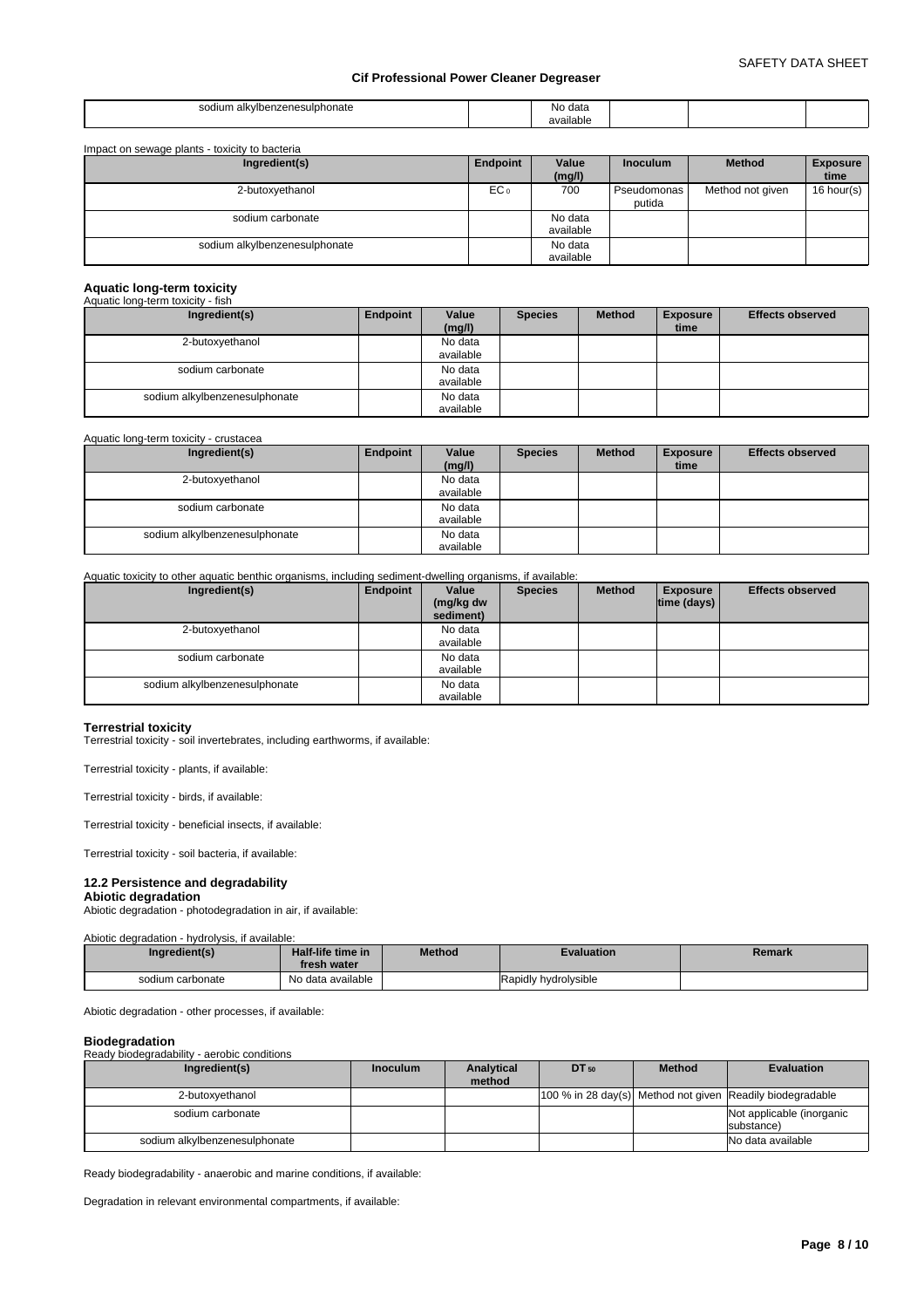The surfactant(s) contained in this preparation complies(comply) with the biodegradability criteria as laid down in Regulation (EC) No. 648/2004 on detergents. Data to support this assertion are held at the disposal of the competent authorities of the Member States and will be made available to them, at their direct request or at the request of a detergent manufacturer.

#### **12.3 Bioaccumulative potential**

Partition coefficient n-octanol/water (log Kow)

| Ingredient(s)                 | Value             | <b>Method</b>   | <b>Evaluation</b>           | Remark |
|-------------------------------|-------------------|-----------------|-----------------------------|--------|
| 2-butoxvethanol               | 0.81              | <b>OECD 107</b> | No bioaccumulation expected |        |
| sodium carbonate              | No data available |                 | No bioaccumulation expected |        |
| sodium alkylbenzenesulphonate | No data available |                 |                             |        |

#### Bioconcentration factor (BCF)

| Ingredient(s)                   | Value             | <b>Species</b> | <b>Method</b> | <b>Evaluation</b>           | Remark |
|---------------------------------|-------------------|----------------|---------------|-----------------------------|--------|
| 2-butoxvethanol                 | No data available |                |               |                             |        |
| sodium carbonate                | No data available |                |               | No bioaccumulation expected |        |
| sodium<br>alkylbenzenesulphonat | No data available |                |               |                             |        |

#### **12.4 Mobility in soil**

Adsorption/Desorption to soil or sediment **Ingredient(s) Adsorption coefficient Log Koc Desorption coefficient Log Koc(des) Method Soil/sediment type Evaluation**  2-butoxyethanol No data available **Potential for mobility in soil**, **Potential for mobility in soil**, soluble in water sodium carbonate No data available Potential for mobility in soil, soluble in water sodium alkylbenzenesulphonate No data available

#### **12.5 Results of PBT and vPvB assessment**

Substances that fulfill the criteria for PBT/vPvB, if any, are listed in section 3.

#### **12.6 Other adverse effects**

No other adverse effects known.

### **SECTION 13: Disposal considerations**

| 13.1 Waste treatment methods<br>Waste from residues / unused<br>products:     | The concentrated contents or contaminated packaging should be disposed of by a certified handler<br>or according to the site permit. Release of waste to sewers is discouraged. The cleaned packaging<br>material is suitable for energy recovery or recycling in line with local legislation. |
|-------------------------------------------------------------------------------|------------------------------------------------------------------------------------------------------------------------------------------------------------------------------------------------------------------------------------------------------------------------------------------------|
| <b>European Waste Catalogue:</b>                                              | 20 01 30 - detergents other than those mentioned in 20 01 29.                                                                                                                                                                                                                                  |
| <b>Empty packaging</b><br><b>Recommendation:</b><br>Suitable cleaning agents: | Dispose of observing national or local regulations.<br>Water, if necessary with cleaning agent.                                                                                                                                                                                                |

## **SECTION 14: Transport information**

#### **ADR, RID, ADN, IMO/IMDG, ICAO/IATA**

**14.1 UN number:** Non-dangerous goods

- **14.2 UN proper shipping name:** Non-dangerous goods
- **14.3 Transport hazard class(es):** Non-dangerous goods
- **Class:** -
- **14.4 Packing group:** Non-dangerous goods

**14.5 Environmental hazards:** Non-dangerous goods

**14.6 Special precautions for user:** Non-dangerous goods

**14.7 Transport in bulk according to Annex II of MARPOL 73/78 and the IBC Code:** The product is not transported in bulk tankers.

### **SECTION 15: Regulatory information**

### **15.1 Safety, health and environmental regulations/legislation specific for the substance or mixture**

**Authorisations or restrictions (Regulation (EC) No 1907/2006, Title VII respectively Title VIII):** Not applicable.

**Ingredients according to EC Detergents Regulation 648/2004** anionic surfactants  $\langle 5\%$